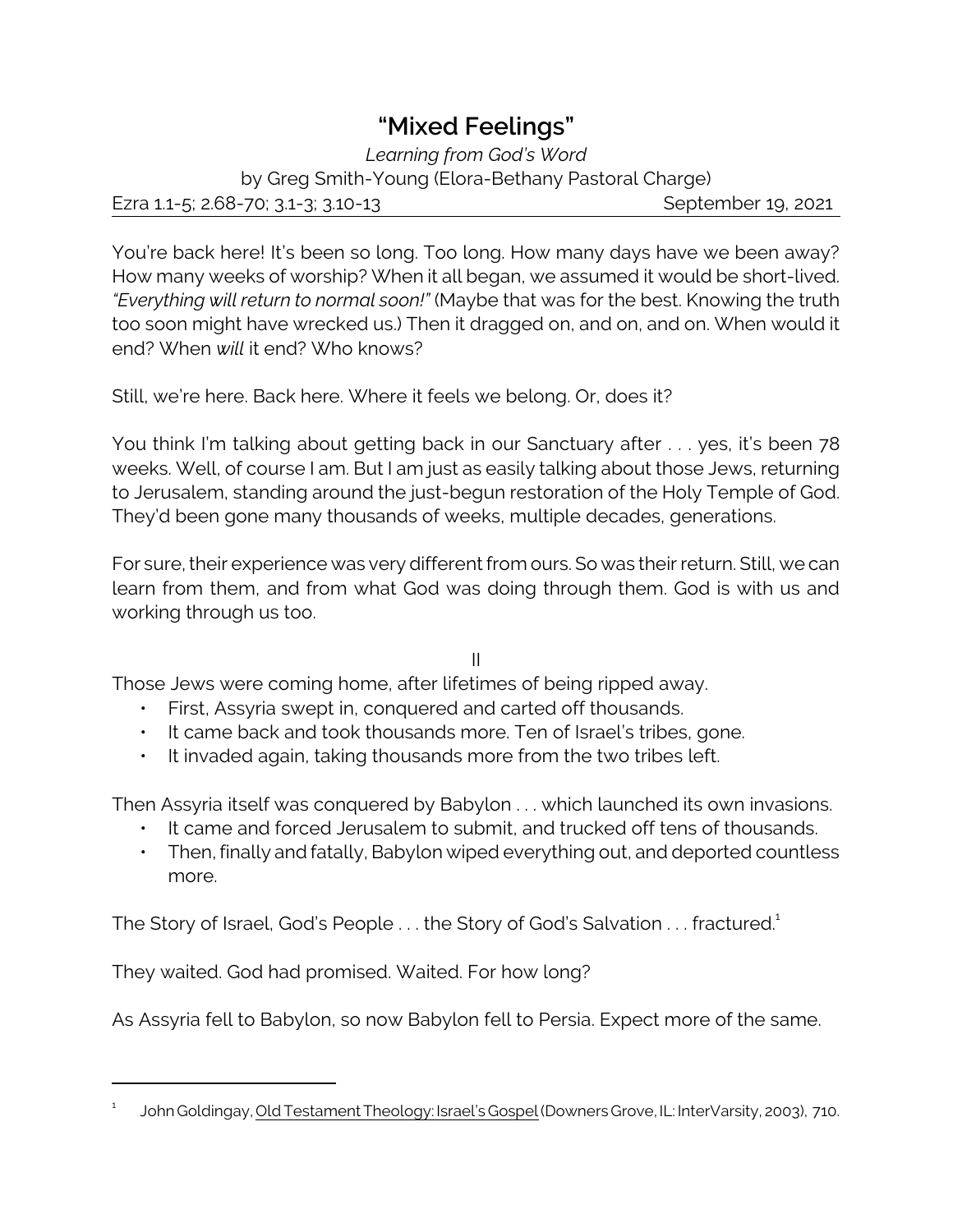Except Persia's king, Cyrus, began letting the Jews go home. All God's promises started coming true. *2* Sort of.

III

Here we are, among those returnees. In front of us, the foundations of the old, destroyed Temple, already being restored so the new House of God can rise. Can you feel that?

We've returned . . . but only a few. After the exiles began, so many of God's People, 10 tribes worth, got lost. Some destroyed. Many scattered. Others forgot who they were. Also, through these years many who stayed faithful built new homes, made new communities, found new successes in Babylon and across its empire. They have chosen to stay there. So yes, we've returned. Not many. Not yet, at least. Can you feel that?

We're in our own land ... but it's shrunken, its boundaries tightened. It's not even ours. Just a province in Cyrus's empire. Can you feel that?

We're home . . . but not settled. Around us are hostile neighbours. Among us, people who were here when we got back. We're distantly connected. They, descendant from those allowed to stay, while our ancestors were forced to leave. Separated, for so long, we are strangers, barely speaking. Can you feel that?

We've got our king back. Zerubbabel, grandson of the royal line.<sup>3</sup> But he is no David or Solomon, not even a bad one. He's just a governor serving Cyrus, like the former CEO now managing a branch office. The rest of our royalty stayed back in Babylon for the long haul.<sup>4</sup> Can you feel that?

We're in Jerusalem . . . but Holy Zion is tiny, a few neighbourhoods around crumbled walls. Not a destination for kings, a magnet for riches. The days when the Lord loved it seem far gone.<sup>5</sup> Can you feel that?

<sup>2</sup> Ezra 1:1 speaks of "the word of the LORD spoken by Jeremiah." That prophet had spoken of the people's return in Jeremiah 30-33.

 $3$  His grandfather was Jeconiah, the penultimate king of Judah. Jeconiah was dethroned and exiled during the first Babylonian invasion. His uncle Zedekiah was installed as a puppet ruler, but after he turned on Babylon came the final invasion and total destruction of Jerusalem in 586.

<sup>4</sup> More accurately, Judah's line of David's descendants. Apparently they continued to serve a leadership function among the exile communities, into the  $\rm 13^{th}$  century after Christ. <https://en.wikipedia.org/wiki/Exilarch>

<sup>5</sup> See Psalm 87:2.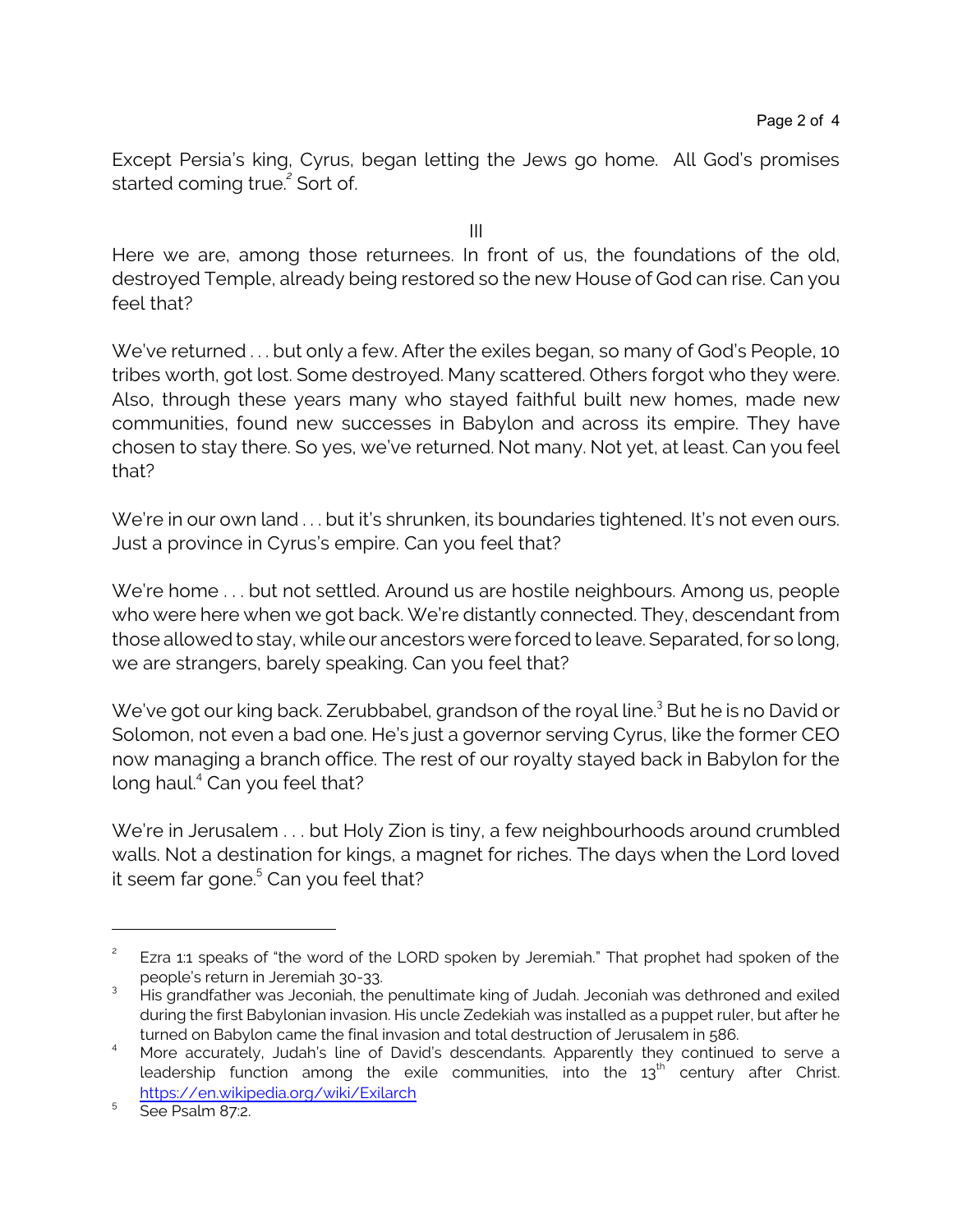And this Temple. Will the architects' imaginations raise its walls? Will our hopes cover it with gold? Will our songs ever fill it? Will our prayers find a listening ear? Will our offerings be met with delight? Will it last?

This tiny scrap of God's People, we are back. But to what? Every bit to celebrate comes with a "but. . . ." Can you feel that?

IV

It's no wonder that when they throw their"Welcome Home" party, there are mixed feelings. Many are thrilled. But those who remember what it was like before everything happened, weep. Maybe tears of joy. Maybe a release of the trauma they'd held in so tight. Maybe realizing nothing will measure up to everything lost.

You think I'm talking about those Jews who returned to Jerusalem and stood at the New Temple building site. Of course I am.

But I am just as easily talking about us today. Tomorrow too. This will be a long process of returning. We'll be waltzing forward, then stumbling back.

Every step of the way, some of us will rejoice. Some will weep. And in and around those, we'll have all sorts of other feelings.

Some of us can't wait to move forward, and discover what is next. Some of us can't wait to go back, and recover the ways it used to be.

We won't be consistent. Some who weep today will laugh tomorrow. Some who celebrate this week will lament next. Who knows what the following day will bring. For some of us, all this will be mixed up in our one little single self. A cauldron of confusion.

We'll look at each other. *How can you feel that, when I'm feeling this? How can you think that, when my opposite is so obvious?* 

It won't help that, even as we return, none of us has been here before.

 $\sqrt{}$ 

You know what's cool? That day in Jerusalem, when the shouts of joy and the sounds of weeping were rising up, no one could tell them apart. Because they all belonged together. Wow.

Can that be us? I think so.